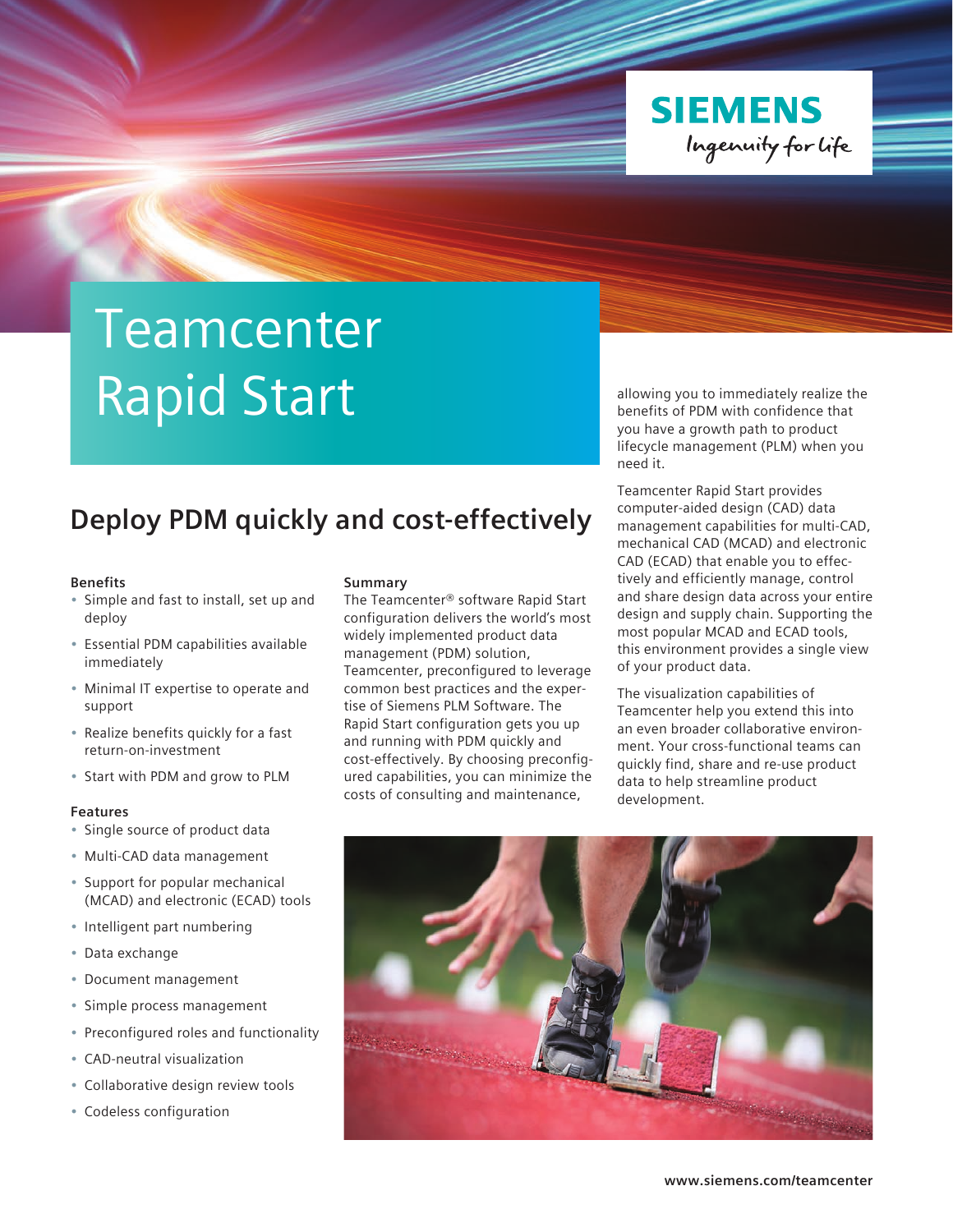## Teamcenter Rapid Start

You can use Teamcenter Rapid Start to manage everyday tasks and processes with preconfigured best practice workflows for engineering change and product release. Confident that these processes are followed consistently, you can work efficiently and effectively in a collaborative environment to meet design and schedule targets.



### **Multi-CAD data management**

Helping to accelerate product development by promoting design re-use, Teamcenter MCAD data management and multi-CAD support enable design teams to create, manage, and re-use native design data from multiple CAD systems, including NX™ software and Solid Edge® software from Siemens PLM Software, as well as Autocad, CATIA, Creo, Inventor and SolidWorks, all in a single secure environment.

By using Teamcenter, your design teams don't have to migrate parts from other CAD systems to work together. Using your company's native CAD system, design teams can begin sharing their designs using ISO standard JT™ files, the industry's most widely-used 3D visualization format. JT is a highly flexible, CAD-neutral format that enables designers to integrate design and visualization from multiple CAD systems into a virtual product model that can be viewed, interrogated and marked-up by other team members, including widely-dispersed participants across the lifecycle.

Teamcenter Rapid Start includes packaged, managed review and collaboration tools to enable data exchange for controlled design reviews without requiring any direct connection to Teamcenter. Leveraging the power of JT, you can digitally validate product configurations without the need to migrate parts to another system.

Teamcenter Rapid Start also includes "Intelligent Part Numbering" to enable your company to define a standardized way to generate part numbers. You can capture important properties (e.g. material type, manufacturing location, finish, end-use, compliance, etc.) that can be used to automatically generate IDs for each part. Your engineers and other users simply apply the "rules" and a consistent part number will be generated as required when a new design or part is being created. Preconfigured options can include facility code, product family code, sub class and source code. Multiple numbering schemes are supported as well as multiple ways to capture the information, including list pulldowns, combo boxes, radio buttons, logical values and free text fields.

| $\mathbf{u}$ | Add                                     |  |   |  |
|--------------|-----------------------------------------|--|---|--|
|              | <b>New</b> Palette Search               |  | i |  |
|              | <b>Factory Item</b><br>Properties       |  | Э |  |
|              | Name:<br>Model Car                      |  |   |  |
|              | <b>Description:</b>                     |  |   |  |
|              | Car assembly with demo components.      |  |   |  |
|              | <b>ID Generation Parameters</b>         |  |   |  |
|              | Unit:<br>Asia Pacific                   |  |   |  |
|              | Product Line:<br><b>Private Vehicle</b> |  |   |  |
|              | Department:<br><b>Body Shop</b>         |  |   |  |
|              | Make Buy:<br>Make                       |  |   |  |
|              | Add                                     |  |   |  |

#### **ECAD data management**

Teamcenter Rapid Start enables ECAD teams to increase productivity by integrating disconnected design flows,

managing all of your design, fabrication and assembly data and enabling you to share data across multiple domains. In addition, it supports ECAD integrations with design tools from Mentor, Cadence, Intercept and Altium. It also provides an integration gateway to enable you to integrate tools that you develop internally or procure from other third parties.

To help reduce product cost and facilitate environmental compliance, Teamcenter Rapid Start enables you to leverage your ECAD part library and make it available for use across multiple ECAD tools. Just as importantly, you can use Teamcenter Rapid Start to manage your parts and modify their attributes – as well as control project access – on an enterprise basis. By managing data in Teamcenter Rapid Start, you can reduce part duplication, prevent the use of obsolete or unapproved parts, assign compliance data attributes and focus procurement from approved vendors.

#### **Document management**

Teamcenter Rapid Start delivers standard integrations with Microsoft Office and Adobe to extend the use of PDM to users outside of the engineering department. These integrations can be used for creating and updating technical publications, process sheets, customer requirements, manufacturing setups, test specifications, or any other documents you may want to manage. You can even interact with product information and workflow processes directly through the familiar Microsoft Office user interface.

| Teamwarter - 000/01/0/4 Resultances Town for Model Car         |                                                                                                                                                                                                                                |                         | <b>SEALAN</b>                                          |
|----------------------------------------------------------------|--------------------------------------------------------------------------------------------------------------------------------------------------------------------------------------------------------------------------------|-------------------------|--------------------------------------------------------|
| A <sub>0</sub>                                                 |                                                                                                                                                                                                                                |                         | <b>SIEMENS</b>                                         |
| Boot, here (400), Brainwarea Specifical Author: Calvet Markins |                                                                                                                                                                                                                                | Start Oyner             | Searcher                                               |
| ⊛<br>Owner, Bend American<br>Overview Viewer                   | 000051/A;1-Requirement Spec for Model Car<br>Let Mother Date: 28-Ap-2025 1830 Felsey Strive<br>Attachments History                                                                                                             | Troni Document Revision | 题                                                      |
|                                                                |                                                                                                                                                                                                                                | 24 4 ★ 10 2<br>Markup   |                                                        |
| ۰<br>$P + 1$ Feb.                                              | <b>Kidd - A 70%</b>                                                                                                                                                                                                            | $\mathbb{R}$            | l                                                      |
|                                                                |                                                                                                                                                                                                                                | Page                    | User Date Status<br>ris.                               |
|                                                                |                                                                                                                                                                                                                                | Filter                  |                                                        |
|                                                                | 2 Requirement Study                                                                                                                                                                                                            |                         |                                                        |
|                                                                | <b>3.4 Chiestone</b><br><b>AAA Character</b>                                                                                                                                                                                   | Page 4                  |                                                        |
|                                                                | . Southerness therein<br>. Drawing red his studen and<br>a foreign to take constituting meaning continues.                                                                                                                     |                         | <b>Bond, Jane (rs00)</b><br><b>ALL ALTOCCL SHOTLAW</b> |
|                                                                | <b>EXP Both</b><br>. Stockhood to shop wiges<br>1 Technik should be affrom a with solary<br>a - Persona schuld by detunion<br>. Parallell plan doublin 675 torquest<br>. The price sharehold by the first and wider receivings |                         | heed right material for bumper                         |
|                                                                | 3.13 Door<br>a Beneviewals should a show Wings at the<br>1 Traffective professionalistic for \$1900 of concellent.<br>a - Robust Augel charterstown Suranty standards<br>. Romaing speed - Brittman<br>- Europea & heale       |                         |                                                        |
|                                                                | 314 Dearersons<br>y Museum furth before<br>a detection without                                                                                                                                                                 |                         |                                                        |
|                                                                | 33 Annexters                                                                                                                                                                                                                   |                         |                                                        |
|                                                                | <b>F.E.S. Surroute How</b><br><b>Will pures Futures</b>                                                                                                                                                                        |                         |                                                        |
|                                                                | 222 Magicularus<br>Seconda portalhith collars we                                                                                                                                                                               |                         |                                                        |
|                                                                | <b>E.E.S. Course of bot networking:</b>                                                                                                                                                                                        |                         |                                                        |
|                                                                | 12.4 Particulated<br>Insurance of pullback marketium                                                                                                                                                                           |                         |                                                        |
|                                                                | Touchamore<br><b>Residential Book</b><br><b>Page 4</b>                                                                                                                                                                         |                         |                                                        |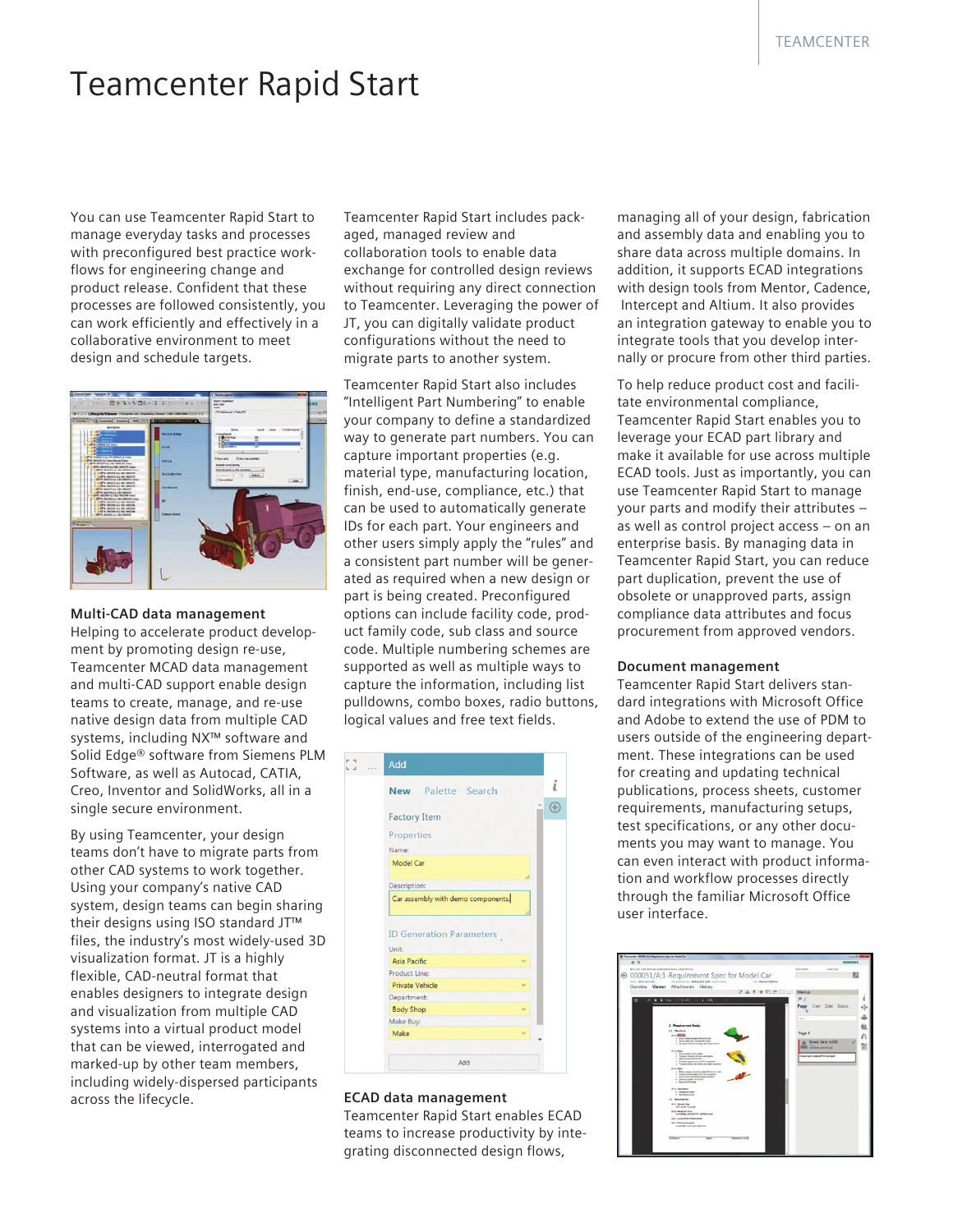Teamcenter Rapid Start comes with preconfigured reports to support everyday reporting requirements. Reports are based on accurate, up-to-date product data in your PDM system. Preconfigured reports can help you track and optimize your product costs, materials, weights and more.

Whatever type of data you are managing, Teamcenter enables you to easily find the information you need. You can search on business objects and their properties using either preconfigured or user-defined searches and you can save commonly-used searches so you can run them again later.

#### **Simple process management**

Teamcenter Rapid Start provides you with basic workflow capabilities to streamline product development by managing the part release processes. This helps you more easily:

- Review, comment and approve or reject parts and documents
- Capture audit date and timestamp information
- Manage cross-functional review teams (notifications, quorums, etc.)

Leveraging the experience Siemens PLM Software has gleaned from thousands of software implementations, Teamcenter Rapid Start comes with a set of preconfigured workflows to help you release your products.

For those situations requiring specific process compliance, you can reconfigure and adapt the Teamcenter Rapid Start standard workflows, or create new ones quickly and easily, without any programming.

Your PDM workflows can also be accessed from within Microsoft Office products, including Microsoft Outlook email. You can synchronize Microsoft Office tasks and activities, and automate a variety of inter-departmental processes such as review and sign-off of specification documentation.



Companies or teams that want to use an integrated and simplified change management process can use the preconfigured capabilities of the engineering order that includes the basic components of a typical engineering change process: change request, change notice and the required workflow process to release or discontinue parts and documents affected by changes. The engineering order also provides quick access to all change-related information including forms to store attributes for the change request and a set of folders to store related documents and parts. Teamcenter Rapid Start also delivers a configuration management model supporting revision rules, revision status filtering and basic revision effectivity using dates or unit numbers.

#### **Preconfigured roles and responsibilities**

Another area of special functionality in Teamcenter Rapid Start is a focus on the tasks you do every day, both as individuals and as a team. Teamcenter Rapid Start offers preconfigured groups and roles that you can use to simplify common tasks. The user interface is tailored to each individual type of user, only showing menu options and applications required for their job. This reduces the user learning curve and improves overall usability.

The standard set of roles supports typical tasks such as issuing an engineering order, reviewing designs, releasing and approving documents and more. These tasks can be streamlined by using shortcut links in the "I want to" area of the user interface. The tasks are automated by wizards, making them smooth, natural and consistently repeatable for a reliable and efficient process.

There is also an out-of-the-box role targeted at shop floor use cases such as "find parts" and "documents released for manufacturing only." The role helps you view, measure, and print. Typical user roles for the shop floor viewer include inspection, assembly team, machine set-up, and more.

The security model and related information access is an important side of the preconfigured user organization in groups and roles. This means that different roles (approvers, checkers, designers, suppliers) can have different information access, depending on the lifecycle state. This helps ensure that your intellectual property is protected and auditable throughout the complete product lifecycle.